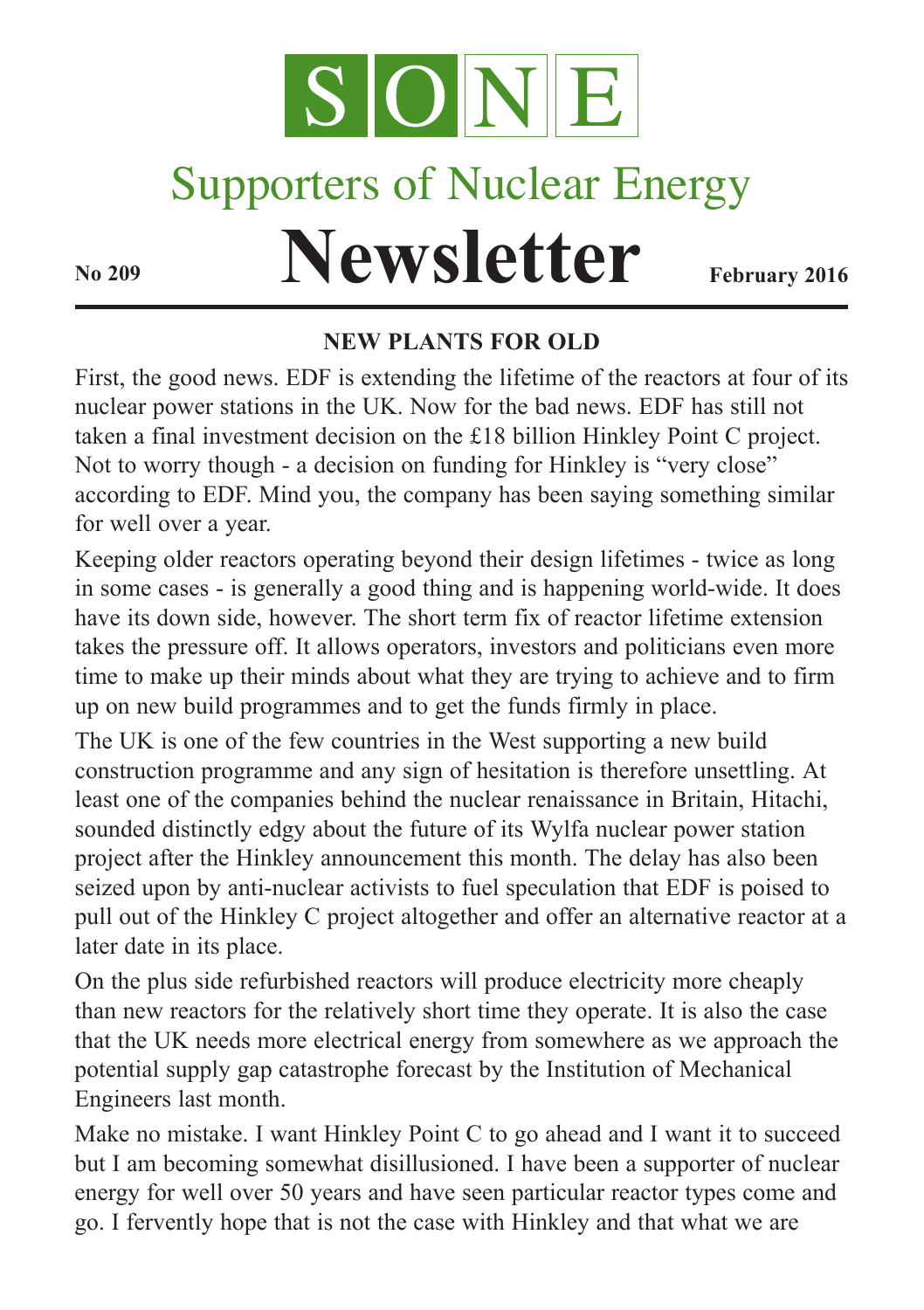seeing now is a hiatus, a blip if you like, and not the beginning of the end of a project which has taken far too long to get even this far.

It is possible that the Hinkley C project will proceed because of the involvement of three governments which want to make it happen and which have been very supportive publicly - so far. Their potential embarrassment is considerable but not sufficient reason in itself for hanging on to something which they, too, must have their doubts about.

The French own more than 80 per cent of EDF and confidence in that company has certainly been affected. The Chinese agreed to invest £6.2 billion in the project last year and regard it as a springboard into the UK market and a chance to display their own new build expertise. The UK Government regards nuclear and gas-fired electricity generation as the way forward for base load electricity generation. It would be a real setback if the Hinkley project , intended as the first of three new nuclear power stations, goes pear-shaped.

#### **A NEW MODEL REACTOR**

There are those who now think that is a possibility, however. According to a piece in the Independent newspaper an internal report to the EDF Board this month warned that for technical reasons it will be impossible to complete the two new generation EPR nuclear reactors at Hinkley Point within the nineyear timetable agreed by EDF.

The report also argued that the project would be financially disastrous for EDF. From other articles which have appeared this month it is apparent that the company's powerful trade unions and several senior executives want EDF to walk away from the project or at least persuade Britain to wait another three years until a more advanced generation of EPR reactors is available. That possibility was effectively trailed last autumn by EDF's chief executive, Jean-Bernard Levy. He stated that the design of a "New Model" EPR reactor was being worked on which would be easier and cheaper to build and which would be ready for orders from about 2020 which is, of course, only four years away.

The Reuters news agency tried to pin Mr.Levy down to a firm date for the signing of a final investment decision for the existing Hinkley project at a Brussells energy conference this month. His response was somewhat enigmatic.

"We are working with our Chinese partners to complete the discussion that we are having and announce a final investment decision very soon," Mr. Levy said. Asked whether "very soon" meant this year (which still has ten months to go) Mr. Levy said: "If in my thinking very soon did not mean this year I would be disingenuous."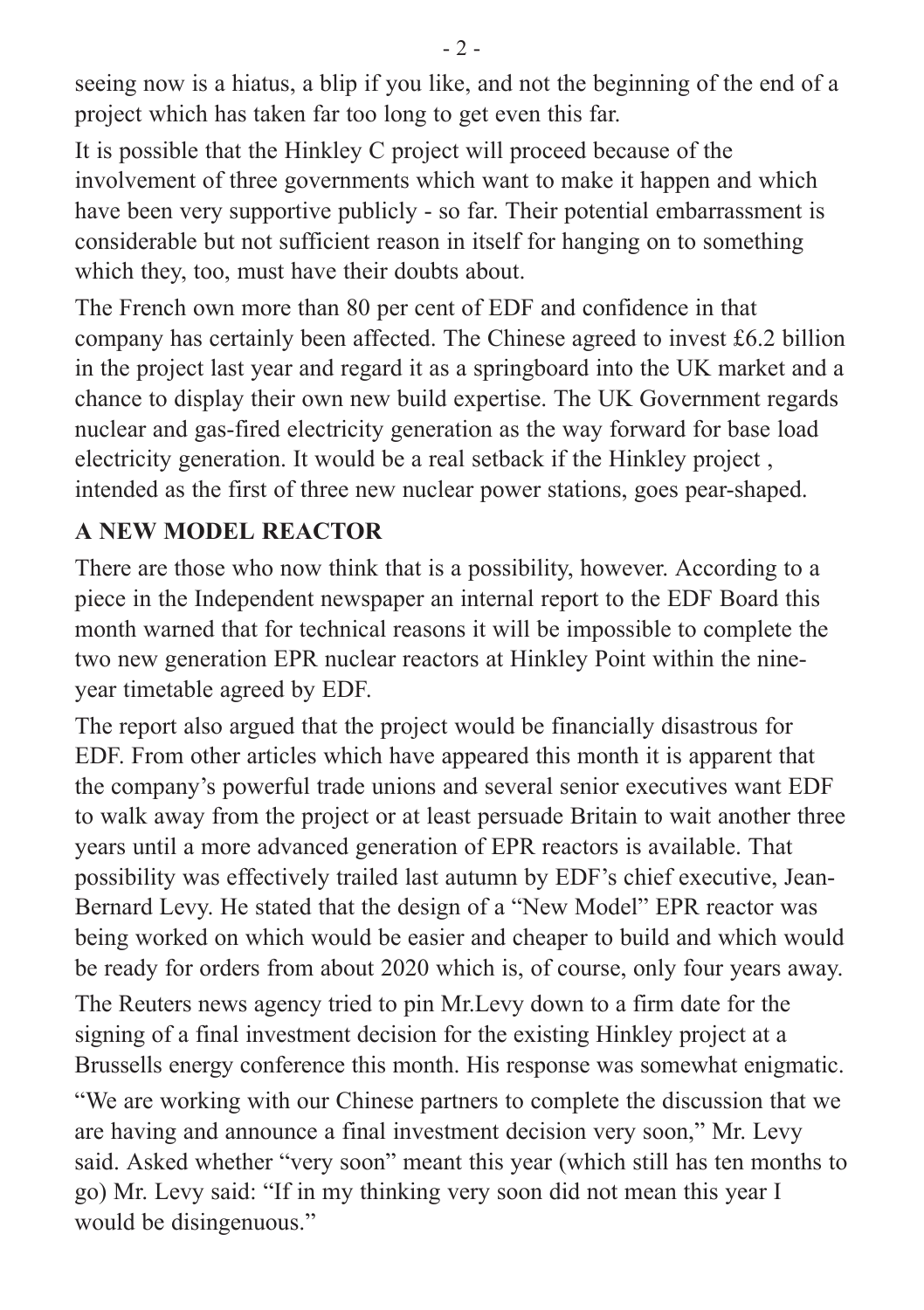That is not a word used very often so I looked it up in the dictionary. Disingenuous - not candid or sincere, typically by pretending that one knows less about something than one really does. Make of that what you will.

The latest delay in taking the final investment decision needed to get the Hinkley Point C project under way is due to difficulties which EDF is having finalising the investment terms which the company is negotiating with its partner, China General Nuclear Power Group, and in securing financing from the French government or anyone else prepared to help fund the scheme.

# **CALL FOR EU MARKET REFORM**

It is obvious that EDF is struggling to find the money for its 66.5 percent stake and is putting pressure on the company's owner, the French Government, to come up with fresh funds. According to The TImes newspaper EDF is also seeking permission to help pay for the construction of Hinkley Point C by selling off part of its stake in the French power grid, a suggestion which has been neither confirmed nor denied.

EDF is also calling for "rapid and radical reform" of Europe's electricity market structure to allow for future investments in new generating capacity. Mr. Levy said that through its energy mix and significant investment efforts, EDF actively supported the work undertaken by the European Commission in the energy sector.

In return, he called for a redefinition of the European electricity market model in order to reconcile consumer interests with the transition to a low carbon world.

EDF called for two "key actions" to be prioritised. Firstly, it wants to see a "significant" floor price for carbon dioxide established within the European Union (EU) to encourage investment in generation facilities using non-fossil fuels. This floor price, it says should be set at a minimum of  $\epsilon$ 30 to  $\epsilon$ 40 per tonne. Secondly, EDF wanted to see the promotion of "effective capacity mechanisms so as to ensure that Europe has long-term security of energy supply, despite market turbulence and in the best interest of all customers." According to Mr. Levy the present EU carbon market - the Emissions Trading System - is "at a level which is not meaningful to the energy mix."

Mr. Levy said that EDF believed that there was an urgent need for the EU and for individual countries within Europe to look again at the way that deregulation and competition had been implemented. All investments in electricity were currently only delivered by regulation and not by the market.

The financial turbulence surrounding the Hinkley Point C project has shaken the chairman and chief executive of Hitachi, Hiroaki Nakanishi. This month he said that the problems surrounding EDF's attempts to raise finance had led to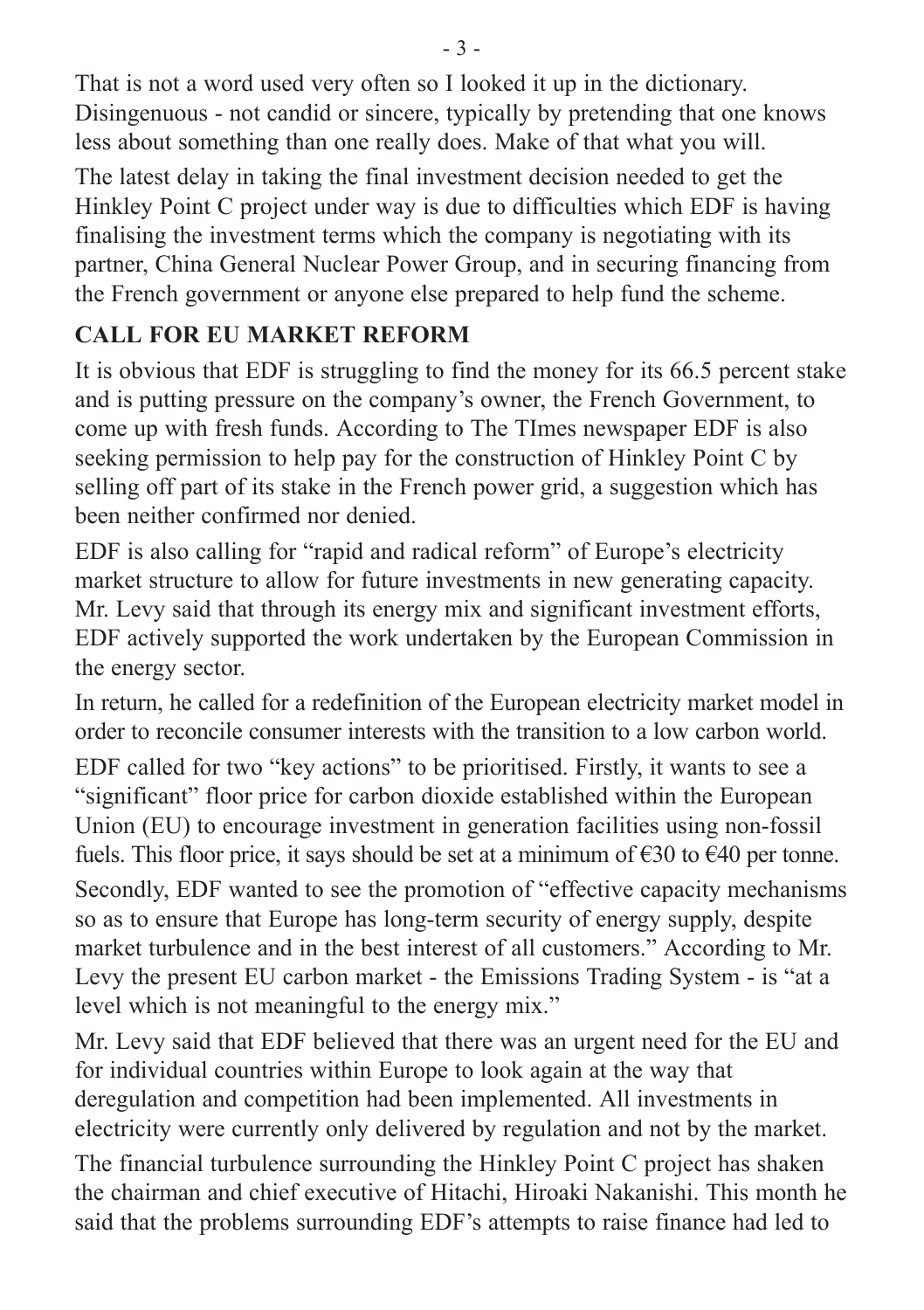"very serious concerns" about his own company's investment in the UK. Hitachi's subsidiary Horizon is planning a new nuclear plant at Wylfa Newydd, which is also expected to start generating power by the mid-2020s. Any delays to that project, on top of the Hinkley hiatus, would certainly put the cat amongst the pigeons.

# **WORRIES OVER WYLFA**

Mr. Nakanishi voiced his concerns in an interview with The Telegraph in which he made it clear that Wylfa would only go ahead if the deal represented value for money for Hitachi as well as the UK government. What was happening in relation to the Hinkley Point C scheme raised questions about what the real solutions for setting up financial support arrangements were, he said.

"Nuclear power construction requires huge money," Mr. Nakanishi said. "We need to arrange a financial plan for which the kind of money needed can be introduced. Some part is government endorsement, some is more preferable investment decisions on the part of the finance industry."

Mr. Nakanishi said the challenges faced by Hinkley Point C could affect Horizon . "The UK Department of Energy and Climate Change's worries about the scheduled construction of the Hinkley Point power plant, so some of the conditions, the credit requirements, those kind of things could affect us."

Horizon is currently in negotiations with the DECC on the strike price for Wylfa, the amount the Government will guarantee per unit of electricity. This has been expected to be substantially lower than that agreed for Hinkley Point C and that expectation may have had something to do with the force of the warning shots fired across the Government's bows by Mr. Nakashini.

# **A REACTOR WITH A TRACK RECORD**

Alan Raymant , chief operating officer of Horizon, was more bullish than the head of the group which owns his company, while obviously supporting much of what Mr. Nakashini had to say. He said that talks with the DECC over the strike price for Wylfa were actually progressing rapidly and had the solid backing of Hitachi.

"We have always said we need further finance for the construction phase and we are confident we can achieve that," he said. "Our reactor's unique track record of delivery is very important. but we also need to put in place future revenue funding arrangements which are right for the project.

"We have begun positive discussions with the Government and we are very confident we can get a solution that works for all sides, including UK consumers."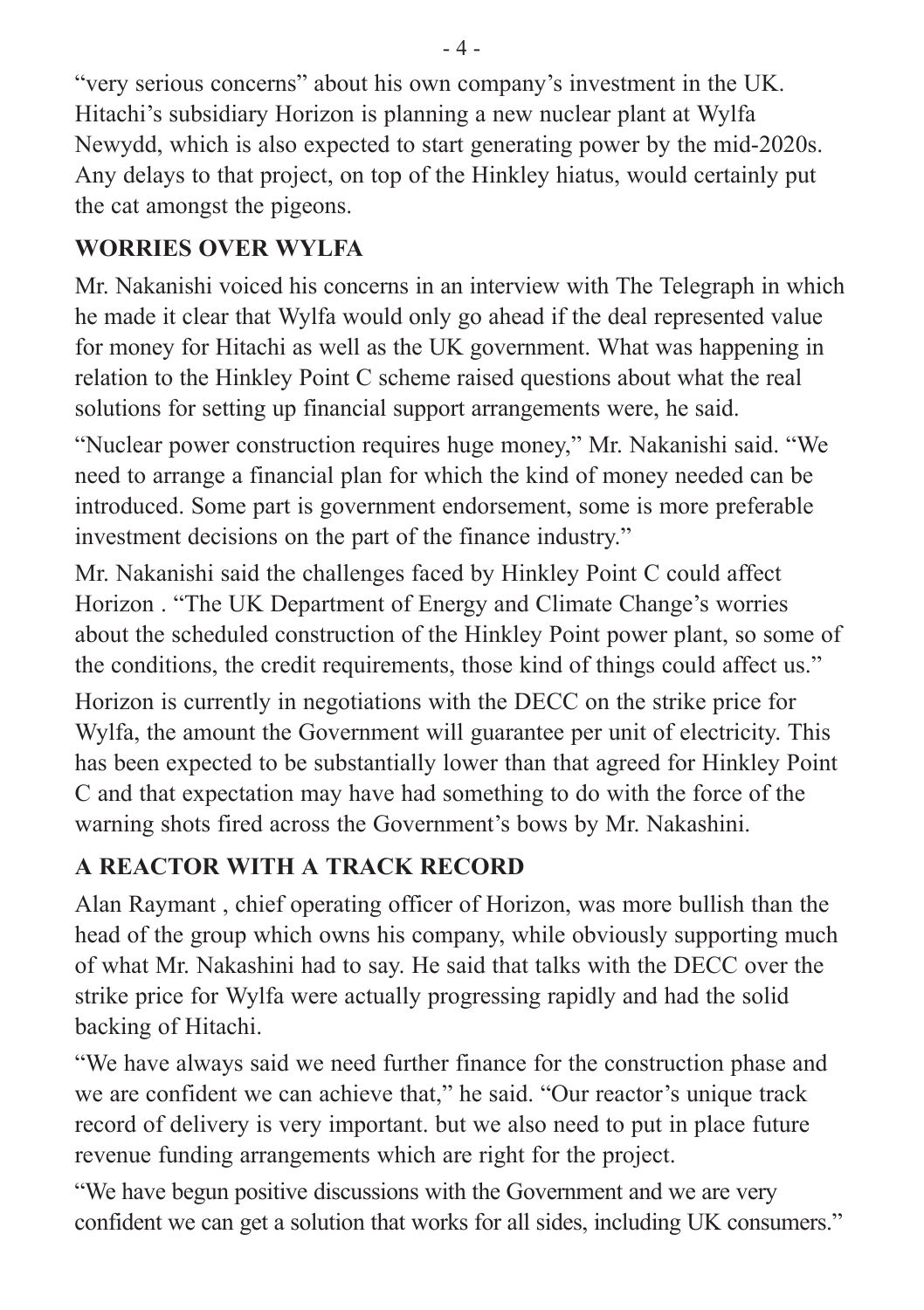The Horizon project didn't get off to a particularly auspicious start, of course. Originally a joint venture between two German energy companies, RWE and E.On, the two companies pulled out when Germany decided to abandon nuclear energy. The venture was then bought by Hitachi for £700 million.

Hitachi brought a different reactor technology to the project - twin Advanced Boiling Water Reactors (ABWRs) with a combined capacity of 2.7GW. The changes which had to be made led to some delay and Mr. Raymant has said that Horizon is now targeting first power from Wylfa in 2024 or 2025.

To achieve that the company needs to take a final investment decision on the plant in early 2019. In the intervening three years Horizon has to secure planning consent, safety approval for the ABWR design, a strike price deal with the Government, European Union state aid clearance and the support of investors. It is a tall order.

"We will learn from the experience at Hinkley Point, as will the Government," Mr. Raymant said. Both sides hoped to be able to manage the various processes involved more effectively and efficiently so as to be able to be more precise about the timing.

## **EDF's LIFETIME EXTENSIONS IN THE UK**

Back to the good news. EDF Energy announced that reactors at the Heysham A and Hartlepool stations will be extended by five years until 2024 and the closure dates of Heysham B and Torness will be delayed by seven years to 2030. Each station has two gas-cooled reactor units in commercial operation.

This month's announcement follows life extensions at EDF's other Advanced Gas Reactor (AGR) power stations. In all, the programme is said to have the potential to avoid 80 million tons of carbon dioxide emissions, "equivalent to taking all the cars off the road in the UK for three and a half years."

EDF's other operating UK nuclear power plants are the Huntertston B and Hinkley Point B AGRs , which both started up in 1976 and are now scheduled to close in 2023 and the Dungeness B AGR, commissioned in 1983 and now set to shut down in 2028. The company also operates Sizewell B, the UK's only pressurised water reactor (PWR) which began operating in 1995 and is currently scheduled to close in 2035.

Making its lifetime extension announcement EDF said it invests £600 million a year in its UK nuclear plants and that this investment is paying off. Last year, it said, their output was 60.6 TWh, the highest level for 10 years and 50 percent higher than in 2008 when EDF acquired the stations. Despite challenging market conditions the company's belief that two important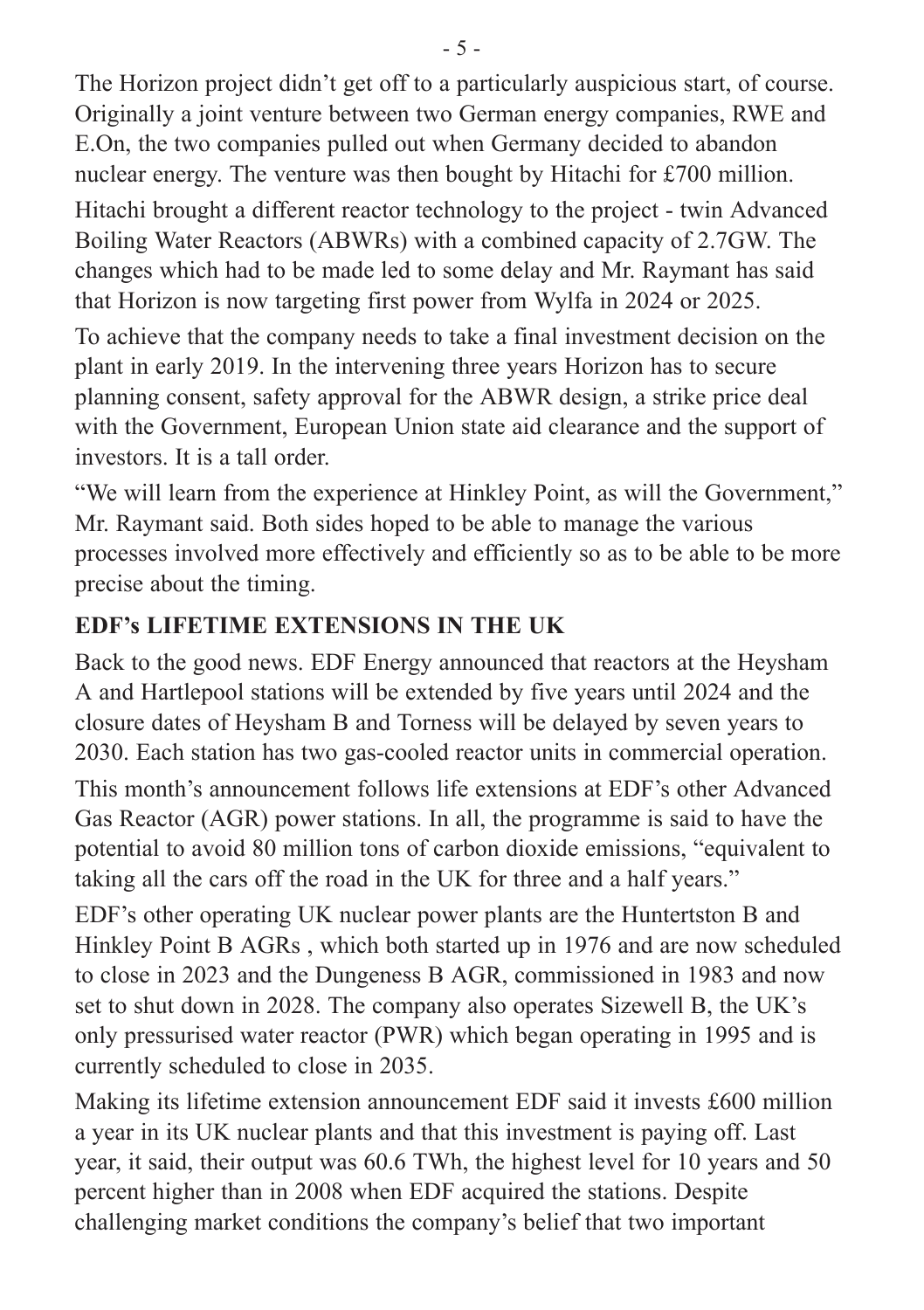Government policies would be maintained and strengthened had given it the confidence to move the scheduled closure dates of the four stations.

The carbon price floor encouraged generation from low-carbon sources like nuclear while the capacity market ensured that the UK had the power it needed.

Safety performance last year was the best ever with no reportable nuclear events, EDF said. The number of unplanned outages last year dropped by more than 50 percent compared with the year before.

Coincidentally, France's state audit office, the Cour des Comptes (Court of Audit) , in its annual report, re-examined the cost of EDF upgrading its fleet of 58 nuclear power stations in that country by 2030 and put the cost at  $\epsilon$ 100 billion. The upgrades are needed to meet new safety requirements and to extend the lives of the units beyond 40 years .

### **LIFETIME EXTENSIONS IN FRANCE**

Confusingly, the Court does not compare like with like. When it announced the life extension programme for its French fleet five years ago EDF said that it planned to spend around  $\epsilon$ 55 billion on upgrading its plants to improve their performance and enable their continued operation. The programme also included upgrades in response to the Fukushima Daiichi accident in Japan.

Take the Court's annual report at face value and it appears that the cost has nearly doubled. However, the report explains that EDF's figure only covered planned investment whereas its own included operating costs. Hey presto : "both estimates are consistent."

The Court now estimates that investments totalling  $\epsilon$ 74.73 billion are required between 2014 and 2030 and that operating costs during that period will come to about  $\epsilon$ 25.16 billion. Despite uncertainties, estimated at perhaps  $\epsilon$ 13.3 billion, "the effects of this programme on the production cost of nuclear electricity are limited," the Court says..

in its report the Court also noted that implementation of France's energy transition law will not be easy. The law calls for France's reliance on nuclear energy to be reduced to 50 percent from its present level of around 75 percent by 2025.

"This is likely to challenge the planned investments and force the company to close a third of its reactors," the Court said. "This will have important consequences in terms of jobs and could result in compensation, supported by the state.

"Only a very significant increase in electricity consumption or exports of power could limit the number of shutdowns, but experts are not forecasting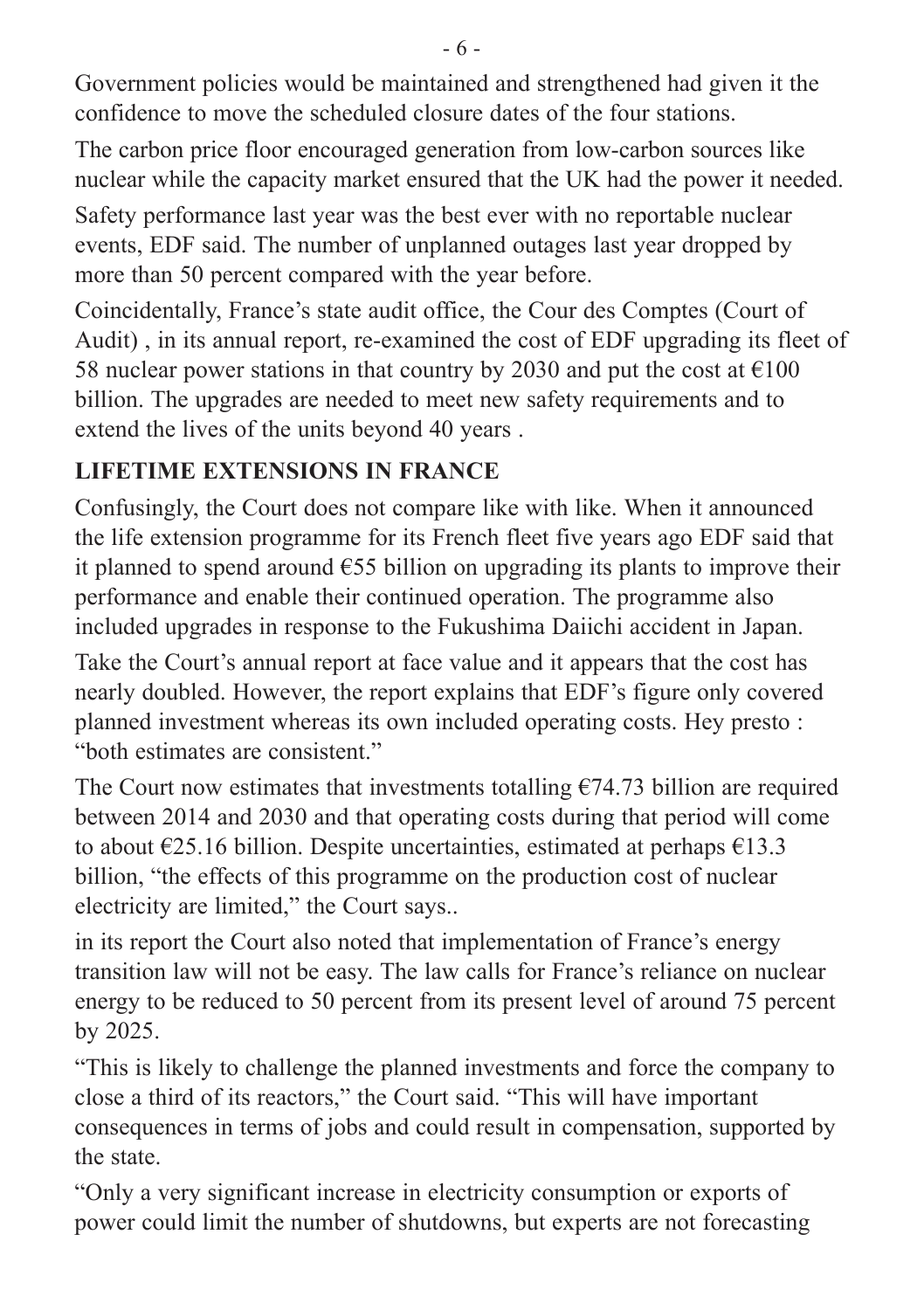this to happen." I am no expert but I suspect the UK will still be in the market for as much electricity generated in France as it can get the way things are going so EDF may get some help from that direction.

# **LIFETIME EXTENSIONS WORLD WIDE**

Most nuclear plants originally had a nominal design lifetime of 25 to 40 years, but engineering assessments of many plants have established that they can operate much longer and it is not only EDF which has taken the view that lifetime extension is commercially viable and that safety can continue to be ensured. Upgrade programmes have taken place in France, the UK, the US and Russia (notably) in Spain, Finland and Sweden.

In the United States more than 75 reactors have been granted licence renewals which extend their operating lives from the original 40 years to 60 years and operators of most of the other reactors in the US can be expected to follow suit. Licence extensions at about the 30-year mark are seen to justify significant capital expenditure on the replacement of worn equipment and outdated control systems.

The Russian government is extending the operating lives of most of the country's reactors from their original 30 years for a further 15 years or for 25 years in the case of the newer units.

# **NEW BUILD PLANS**

Lifetime reactor extensions rather than new build projects appear to be the name of the game in the West but that is certainly not the case in China. A minimum of 60 nuclear power reactors are expected to start up in China over the next decade, at a rate of six to eight a year. The strategy is outlined in the draft of China's new Five Year Plan, covering 2016 to 2020.

According to the document, the Chinese Government will invest more than €89 billion to construct about seven new reactors annually between now and 2030. By 2050 it expects nuclear energy to exceed 350 Gigawatts (GWe) in China, with about 400 new nuclear reactors and total nuclear investment of more than a trillion dollars. China's first nuclear power plant began operating in 1985 and by the end of October last year the Chinese mainland had 27reactors in commercial operation with a combined generating capacity of 25.5 GWe and a further 25 units with a combined capacity of 27.5 GWe under construction.

China has been able to build nuclear reactors at a fraction of the cost of Western countries. For instance, six Chinese-designed reactors being built in southern China will cost around  $E10.4$  billion, a third less than the cost of building comparable units in the West, while the two 610-megawatt